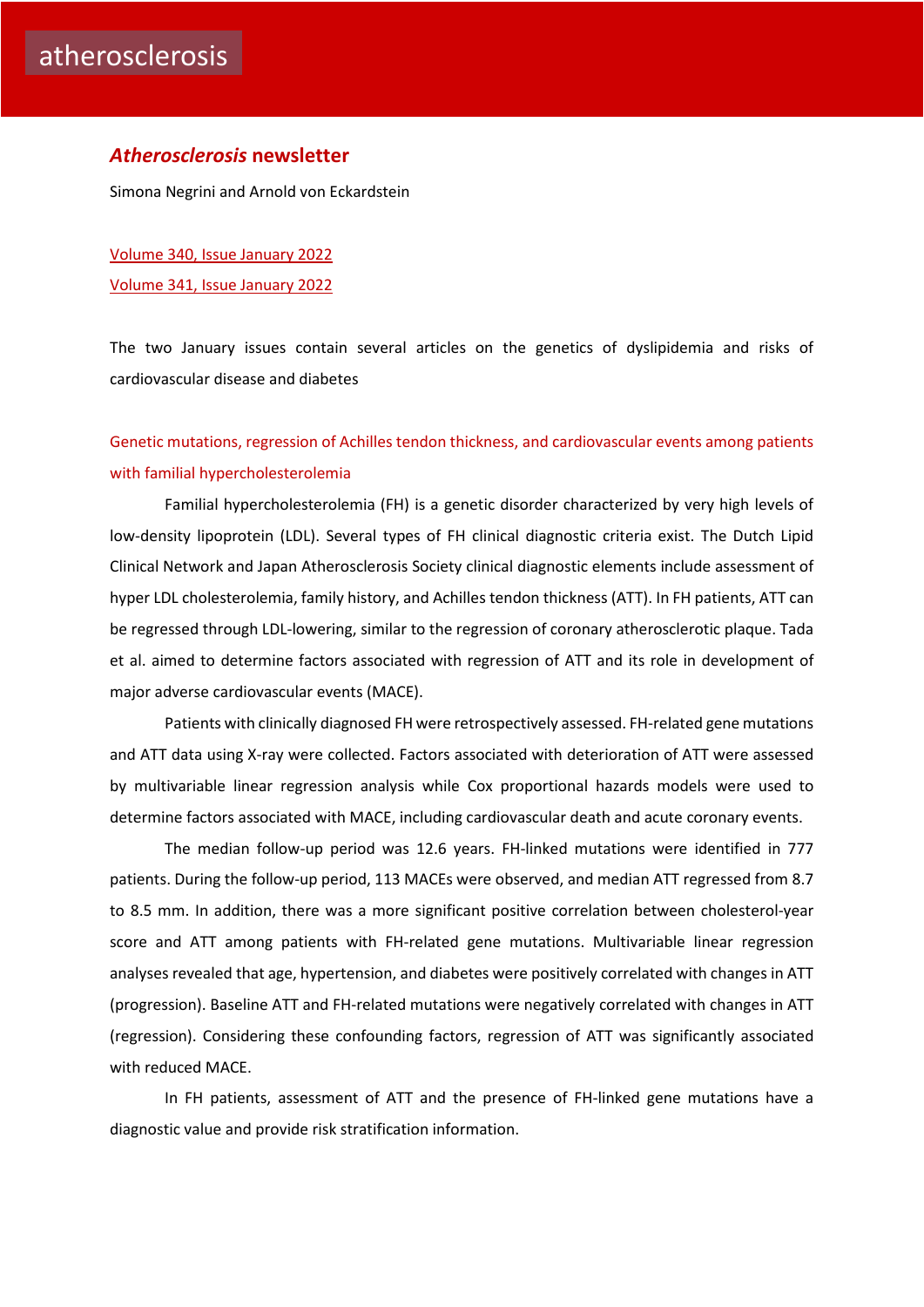## [Assessment of practical applicability and clinical relevance of a commonly used LDL-C polygenic score](https://click.notification.elsevier.com/CL0/https:%2F%2Fwww.atherosclerosis-journal.com%2Farticle%2FS0021-9150(21)01413-1%2Ffulltext%3Fdgcid=raven_jbs_etoc_email/1/0100017ddfe45b4a-182234cd-ada3-4c00-9903-8586ddce6670-000000/nyhKNT9uglFMUaEgo9lKcwKGFxmL5ulq1mnvqh7LXMk=228)  [in patients with severe hypercholesterolemia](https://click.notification.elsevier.com/CL0/https:%2F%2Fwww.atherosclerosis-journal.com%2Farticle%2FS0021-9150(21)01413-1%2Ffulltext%3Fdgcid=raven_jbs_etoc_email/1/0100017ddfe45b4a-182234cd-ada3-4c00-9903-8586ddce6670-000000/nyhKNT9uglFMUaEgo9lKcwKGFxmL5ulq1mnvqh7LXMk=228)

Low-density lipoprotein cholesterol (LDL-C) levels vary in patients with familial hypercholesterolemia (FH) and can be explained by a single deleterious genetic variant or by the aggregate effect of multiple, common small-effect variants that can be captured in a polygenic score (PS). Tromp et al. investigated the contribution of a previously published PS to the inter-individual LDL-C variation and coronary artery disease (CAD) risk in patients with a clinical FH phenotype.

In a cohort of 628 patients referred for genetic FH testing, they evaluated the distribution of a PS for LDL-C comprising 12 genetic variants. Next, they determined its association with coronary artery disease (CAD) risk using UK Biobank data.

The mean PS was higher in 533 FH-variant-negative patients (FH/M-) compared with 95 FHvariant carriers. 39% of all patients had a PS equal to the top 20% from a population-based reference cohort and these patients were less likely to carry an FH variant compared with patients in the lowest 20%. In UK Biobank data, the PS explained 7.4% of variance in LDL-C levels and was associated with incident CAD. Addition of PS to a prediction model using age and sex and LDL-C did not increase the cstatistic for predicting CAD risk.

This 12-variant PS was higher in FH/M- patients and associated with incident CAD in UK Biobank data. However, the PS did not improve predictive accuracy when added to the readily available characteristics age, sex and LDL-C, suggesting little clinical benefit.

#### [Polygenic architecture and cardiovascular risk of familial combined hyperlipidemia](https://click.notification.elsevier.com/CL0/https:%2F%2Fwww.atherosclerosis-journal.com%2Farticle%2FS0021-9150(21)01472-6%2Ffulltext%3Fdgcid=raven_jbs_etoc_email/1/0100017ddfe45b4a-182234cd-ada3-4c00-9903-8586ddce6670-000000/-gJaWMzYh_HxVvJs1ckbafZM8DppuMmPuHUAo3orgzI=228)

Familial combined hyperlipidemia (FCHL) is one of the most common inherited lipid phenotypes, characterized by elevated plasma concentrations of apolipoprotein B-100 and triglycerides. The genetic architecture of FCHL remains incompletely understood, because of the heterogeneous clinical definitions used to identify it, and the presumed complex genetic inheritance. It has been suggested that most cases of FCHL may arise from the interaction between polygenic susceptibility, co-morbidities, and environmental factors. However, there is limited data to directly support this hypothesis from genome-wide association studies of FCHL in large population studies. Trinder et al. aimed to investigate the polygenetic architecture and cardiovascular risk associated with FCHL.

Individuals with an FCHL phenotype were identified among 349,222 unrelated participants of European ancestry in the UK Biobank using modified versions of 5 different diagnostic criteria.

The prevalence of the FCHL phenotype was 11.44%, 5.01%, 1.48%, 1.10%, and 0.48% according to modified versions of the Consensus Conference, Dutch, Mexico, Brunzell, and Goldstein criteria, respectively. Discovery, case-control genome-wide association studies for these different FCHL criteria